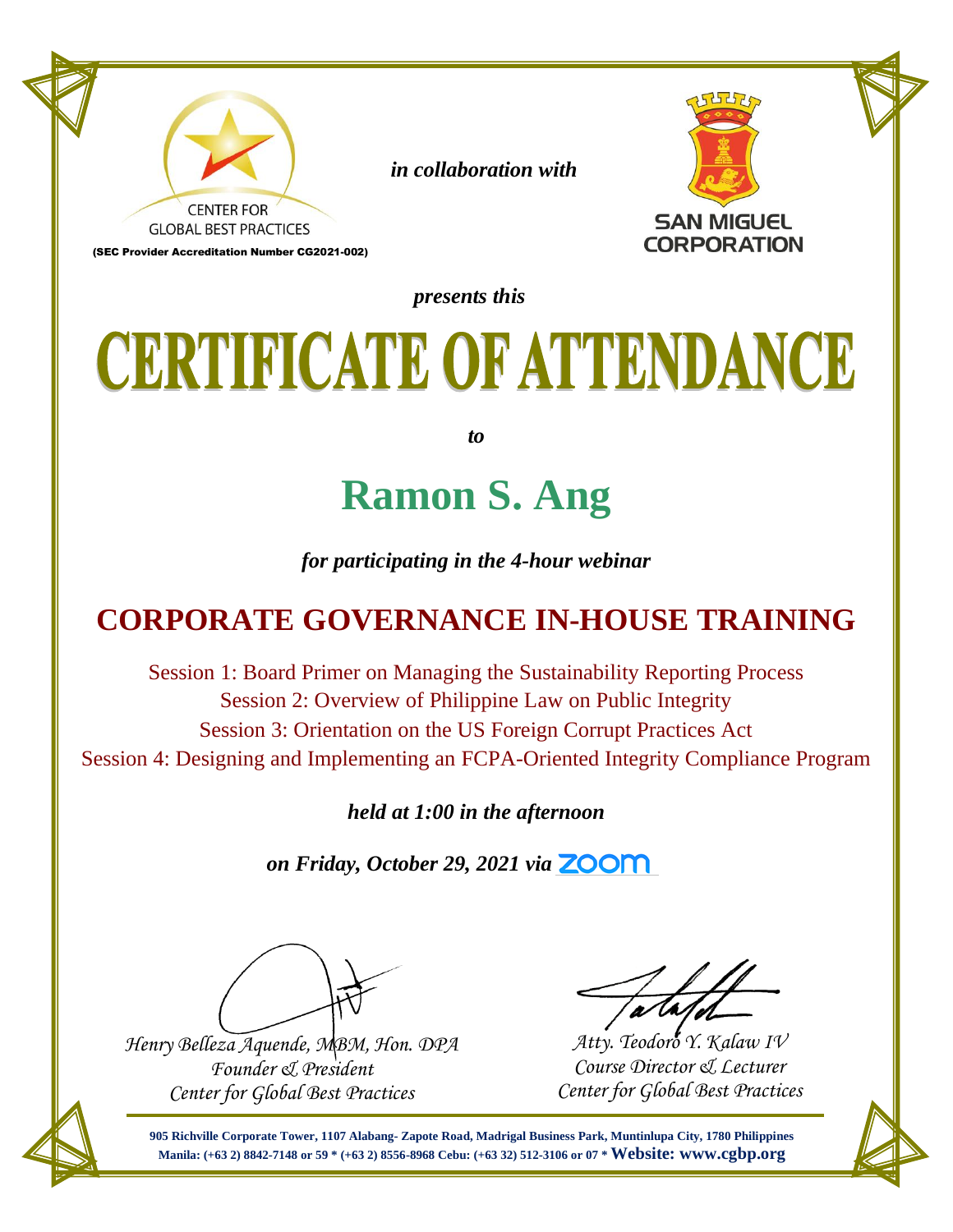

is presented to

#### **Aurora T. Calderon**

for having completed the seminar on

#### Corporate Governance

23 September 2021 9:00 a.m. to 12:00 p.m. Online seminar via Microsoft Teams

Leopardo J. Matignas, Partner, SGV & Co.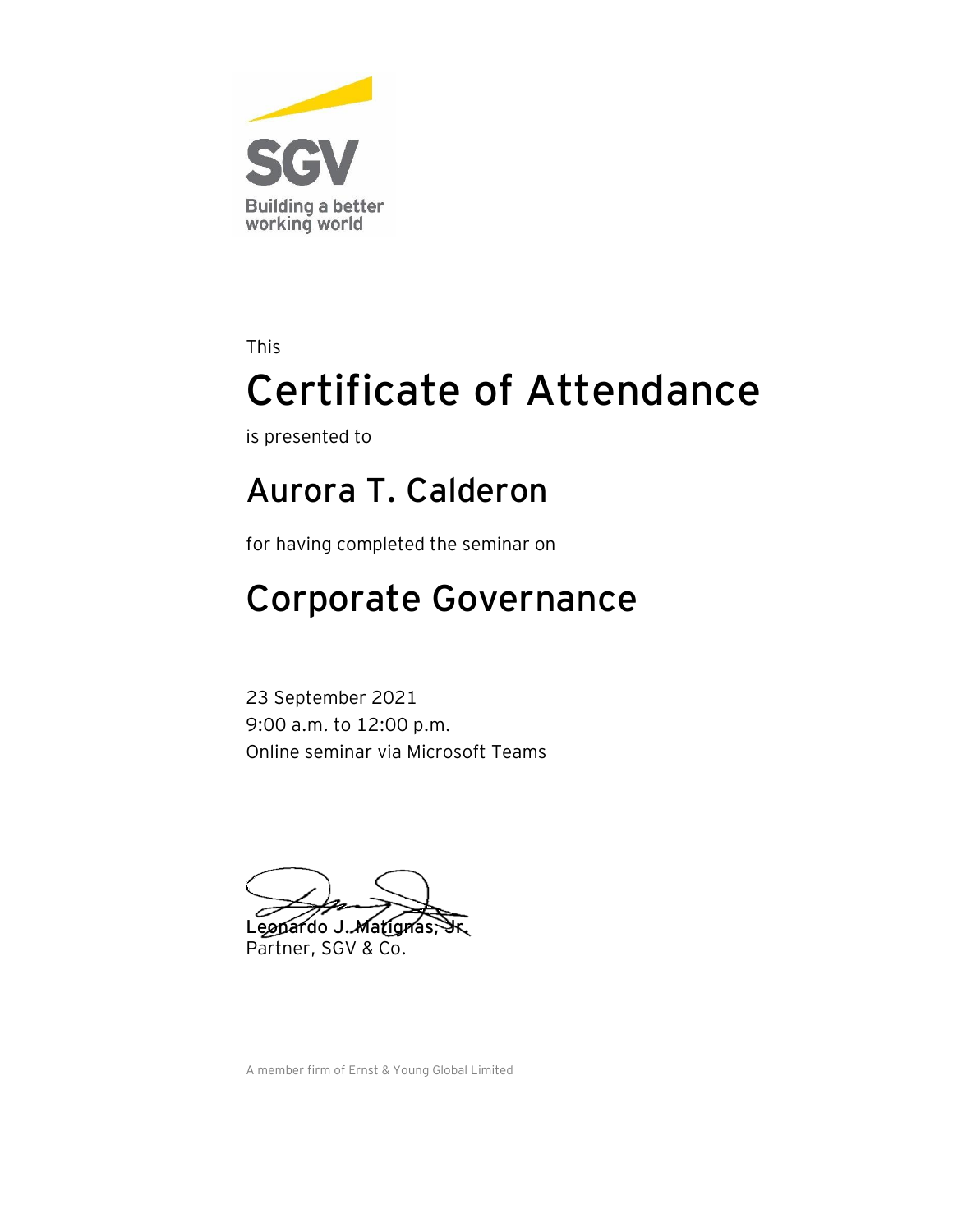

(SEC Provider Accreditation Number CG2021-002)

*in collaboration with*







**INSURING GROWTH** 

#### *presents this*

# **CERTIFICATE OF ATTENDANCE**

*to*

#### **Robert Coyiuto, Jr.**

*for participating in the webinar*

### *CORPORATE GOVERNANCE UPDATES AND ECONOMIC BRIEFING*

*held on Monday, July 19, 2021 via*

*Dr. Henry Belleza Aquende, MBM Founder & President Center for Global Best Practices*

*Atty. Justina F. Callangan Course Director and Lecturer Center for Global Best Practices*

*Mr. Jonathan L. Ravelas Course Director and Lecturer Center for Global Best Practices*

**905 Richville Corporate Tower, 1107 Alabang- Zapote Road, Madrigal Business Park, Muntinlupa City, 1780 Philippines Manila: (02) 842-7148 / 59; (02) 556-8968 / 69 Cebu: (032) 512-3106 / 07 Baguio: (074) 423-5148 Website: [www.cgbp.org](http://www.cgbp.org/)**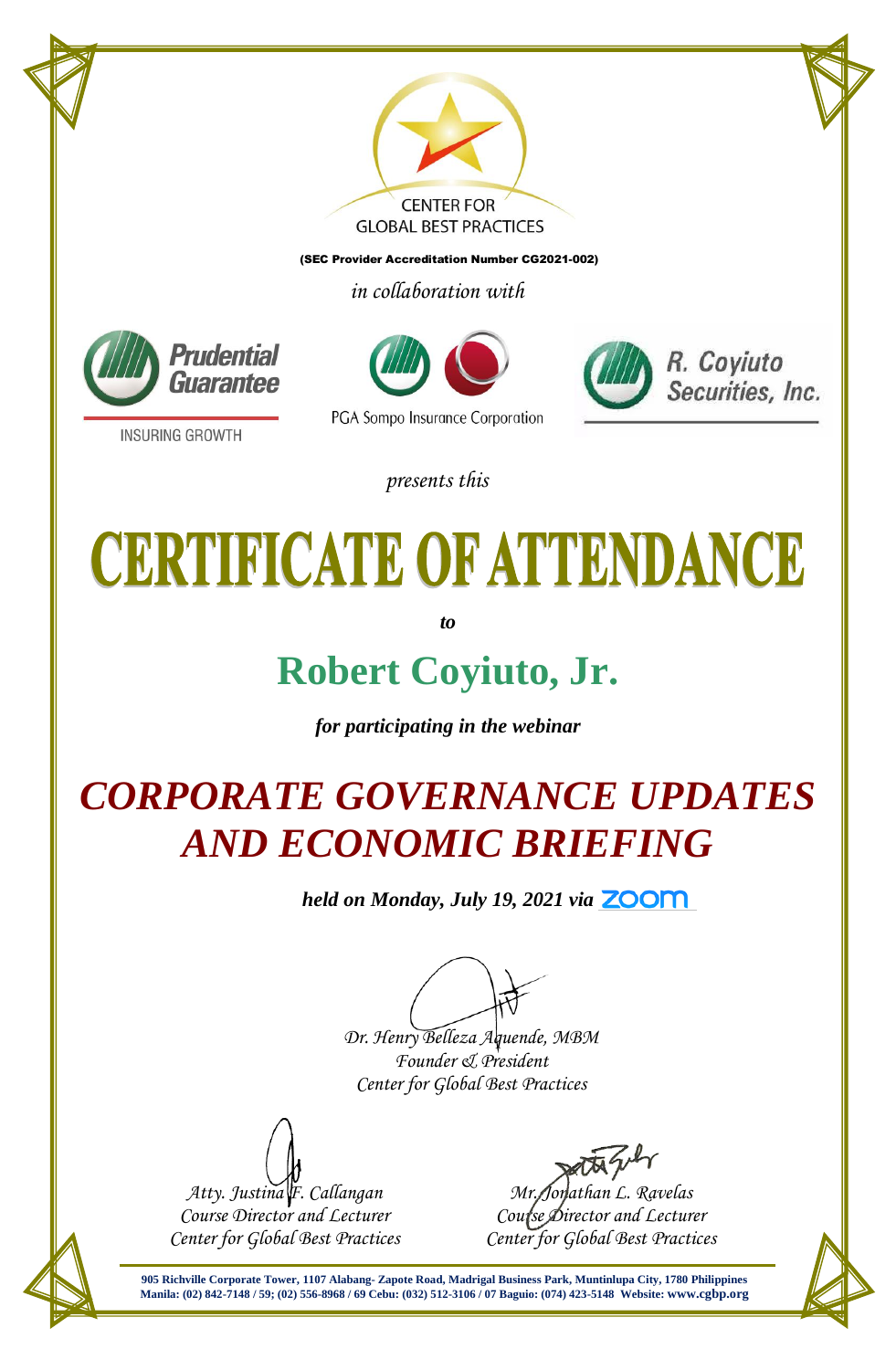

is presented to

#### **Rhogel S. Gandingco**

for having completed the seminar on

#### Corporate Governance

23 September 2021 9:00 a.m. to 12:00 p.m. Online seminar via Microsoft Teams

Leopardo J. Matignas Partner, SGV & Co.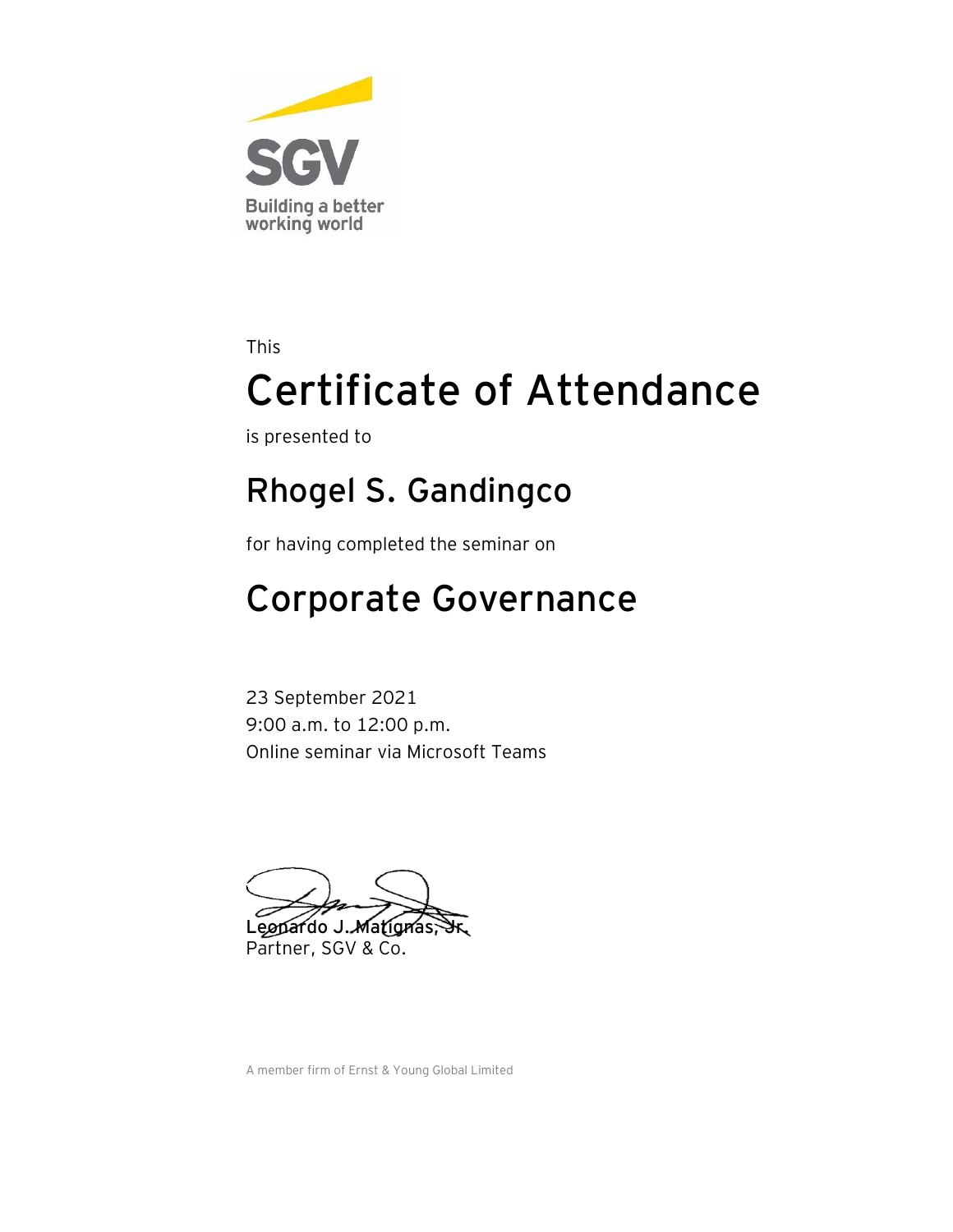

is presented to

#### **Susan Y. Yu**

for having completed the seminar on

#### Corporate Governance

23 September 2021 9:00 a.m. to 12:00 p.m. Online seminar via Microsoft Teams

Leopardo J. Matignas, Partner, SGV & Co.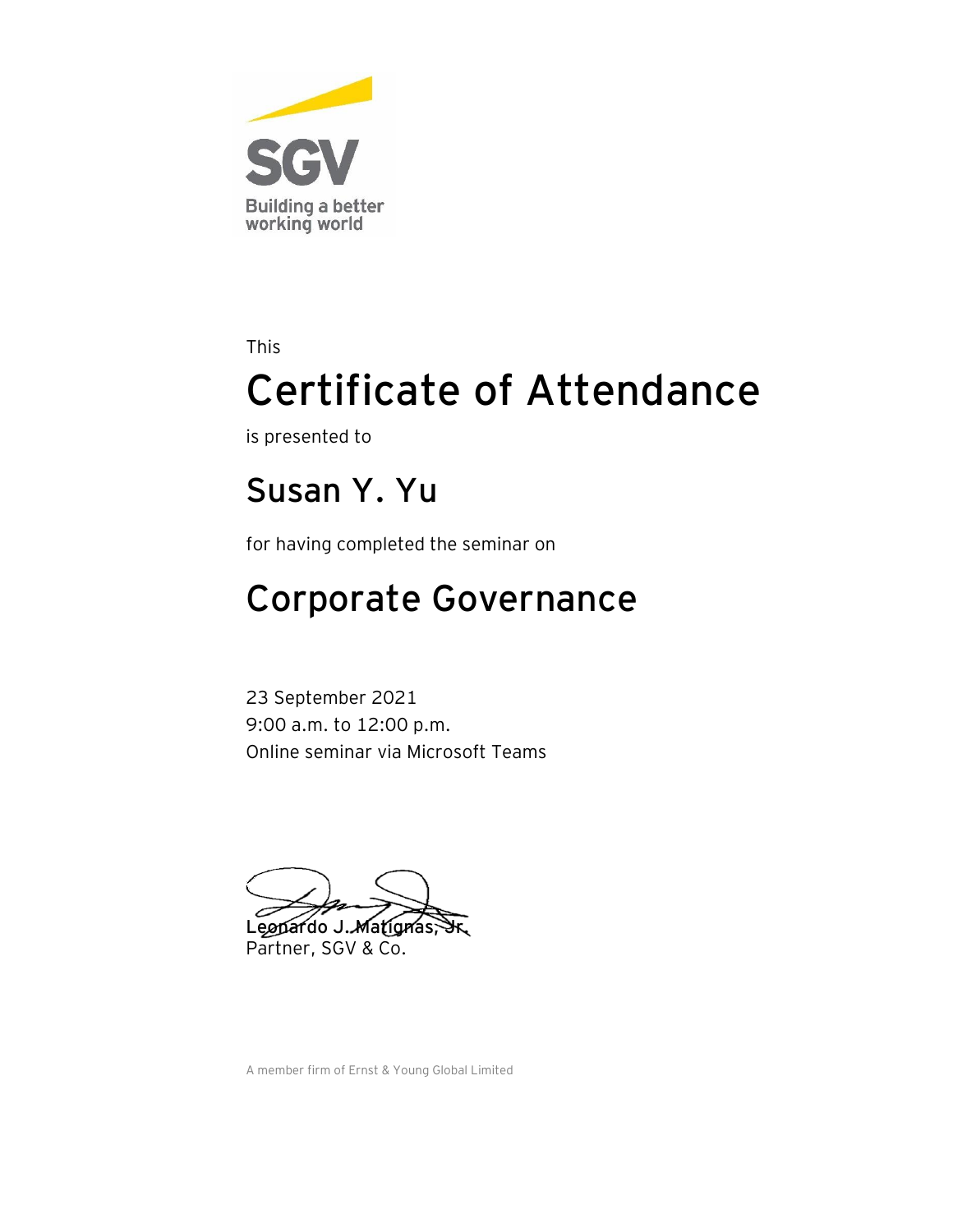

Risks, Opportunities, Assessment and Management (ROAM), Inc.

awards this

#### **CERTIFICATE OF COMPLETION**

 $\mathsf{to}$ 

### Carmen N. Pedrosa

for having completed the webinar on

#### **CORPORATE GOVERNANCE**

held on 15 October 2021 via Zoom Meeting

Benjamin I. Espiritu, Ph.D. President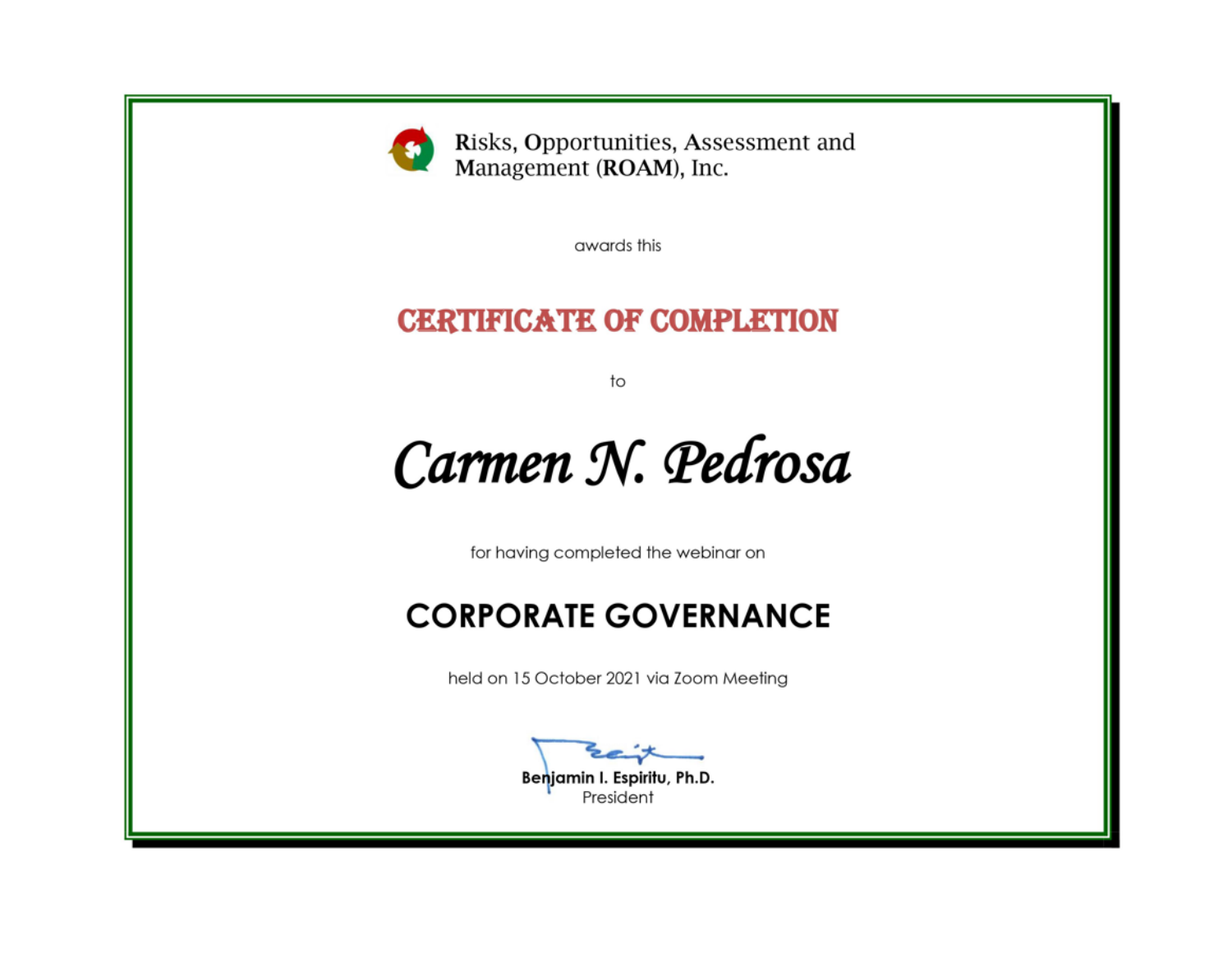

Risks, Opportunities, Assessment and Management (ROAM), Inc.

awards this

#### **CERTIFICATE OF COMPLETION**

to

Melinda Gonzales-Manto

for having completed the webinar on

#### **CORPORATE GOVERNANCE**

held on 15 October 2021 via Zoom Meeting

Benjamin I. Espiritu, Ph.D. President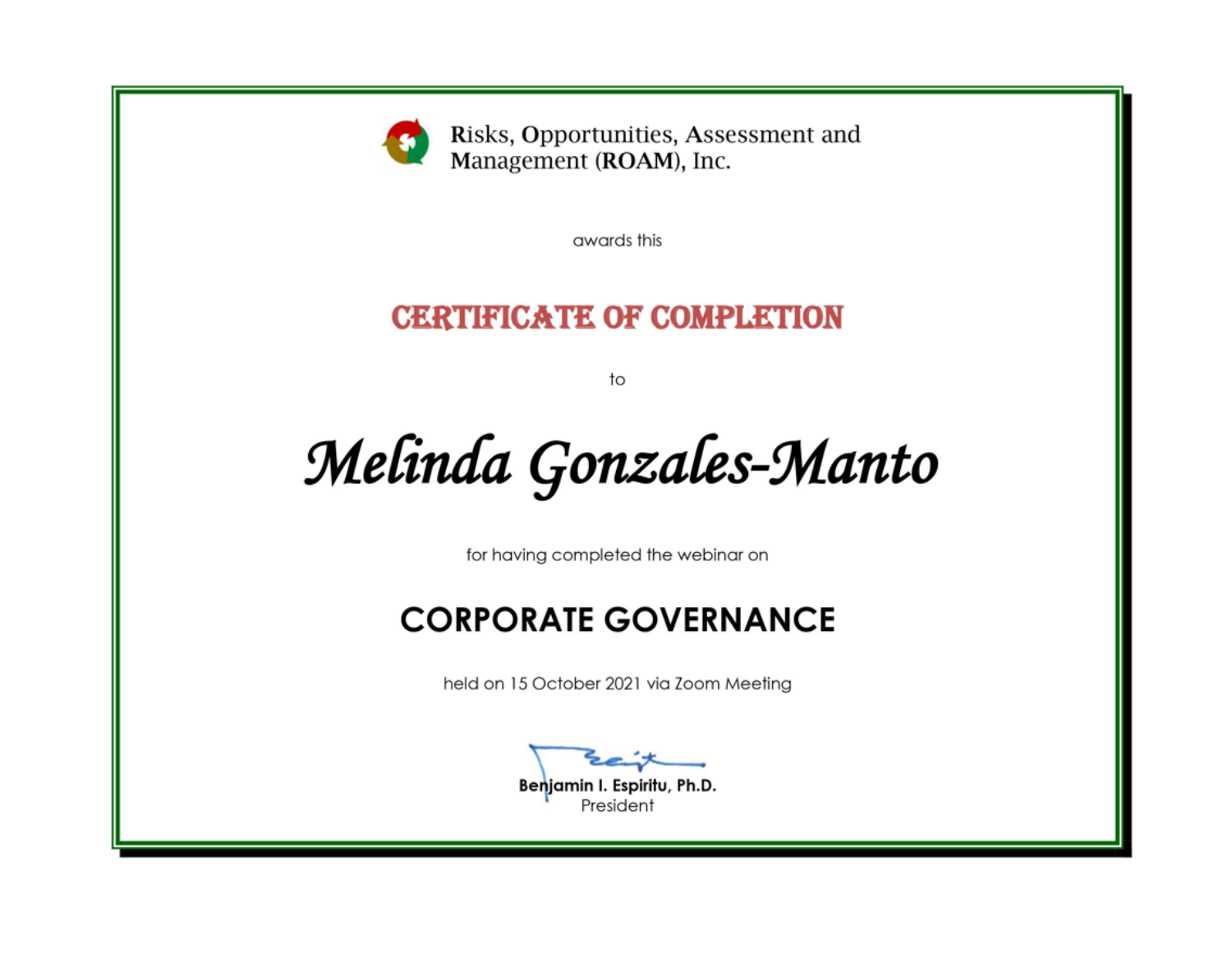

is presented to

#### **Joel Angelo C. Cruz**

for having completed the seminar on

#### Corporate Governance

23 September 2021 9:00 a.m. to 12:00 p.m. Online seminar via Microsoft Teams

Leopardo J. Matignas, Partner, SGV & Co.